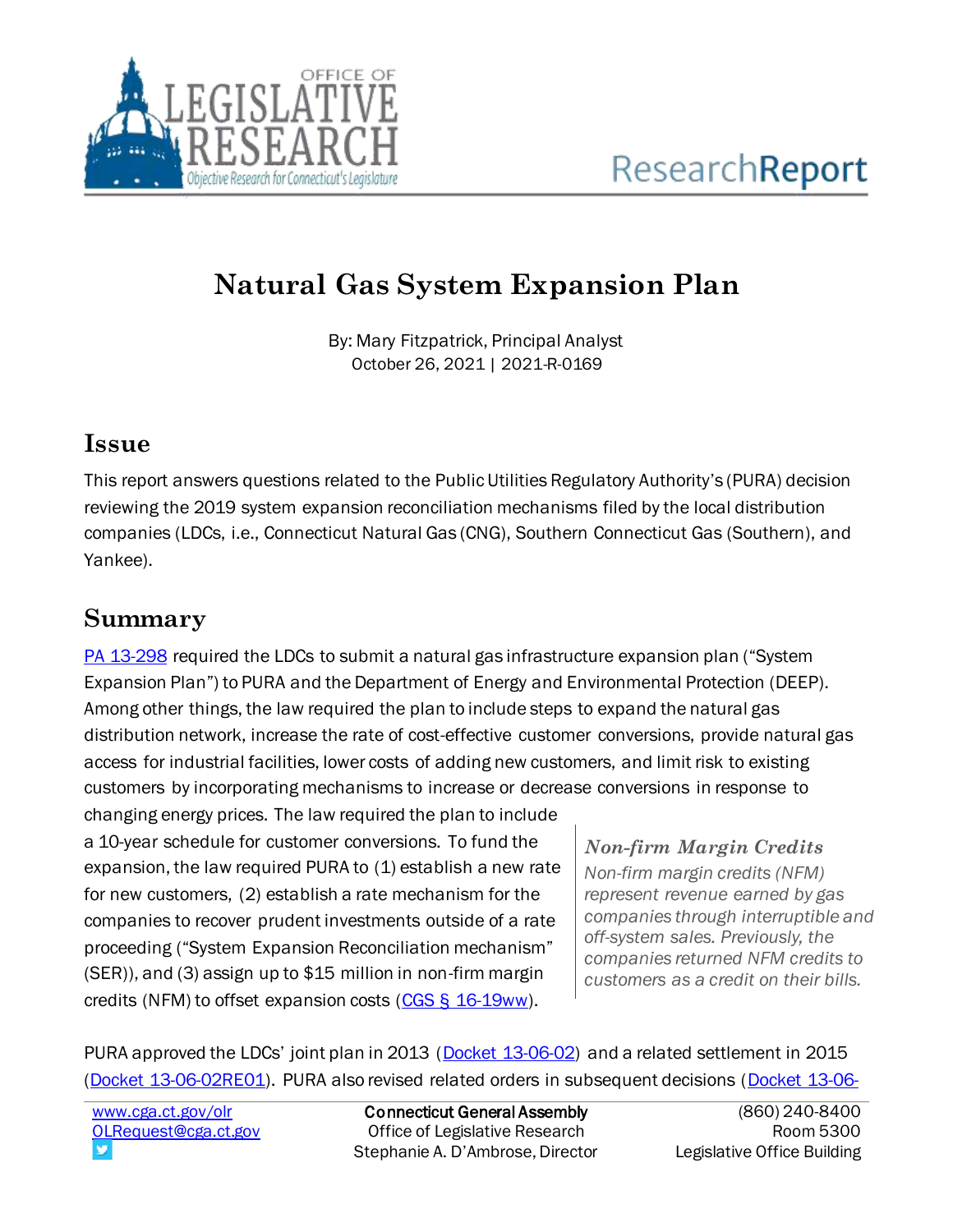[02RE03](http://www.dpuc.state.ct.us/dockhistpost2000.nsf/8e6fc37a54110e3e852576190052b64d/cf109a751044e2498525829c00735fa9?OpenDocument) an[d Docket 17-03-03\)](http://www.dpuc.state.ct.us/2nddockcurr.nsf/8e6fc37a54110e3e852576190052b64d/2cab8d1d9f877cb7852587520077b1de?OpenDocument). The System Expansion Plan, as approved and modified by these decisions, requires PURA to review certain information in each company's annual SER filing.

PURA's review of the companies' 2019 SER filings included a review of the System Expansion Plan's overall progress since 2014 ([Docket 20-03-16\)](http://www.dpuc.state.ct.us/dockcurr.nsf/8e6fc37a54110e3e852576190052b64d/8e00480e9d8744fe852586470067fa5a?OpenDocument). Among other things, PURA found that, over that time period, (1) the average cost per new customer increased; (2) the companies required significant subsidies, borne by ratepayers, through the SER and NFM to offset costs; and (3) firm gas ratepayers pay higher costs due to allocation of NFM to expansion projects.

Noting that System Expansion Plan results fell short of PURA's and the LDCs' expectations, PURA indicated that it would (1) re-open SEP-related dockets to re-examine certain program elements and (2) convene a working group. PURA has also published a draft decision reviewing 2020 SER filings, finding similar conclusions [\(Docket 21-02-01\).](http://www.dpuc.state.ct.us/dockcurr.nsf/8e6fc37a54110e3e852576190052b64d/8dee5c59cdc442c68525876f0046acdf?OpenDocument)

#### **Has the average cost per new customer increased from 2014 to 2019?**

In the 2019 review, PURA concluded that the average cost per new customer has increased over this time period. The authority based this conclusion on capital expenditures remaining "relatively robust" (Figure 1) and the declining number of new customers added (Figure 2).



**Figure 1: Capital Expenditures on Natural Gas Expansion Projects by Company (2014-2019)**

Source: PURA Final Decision, Docket 20-03-16, p. 7 (Table F)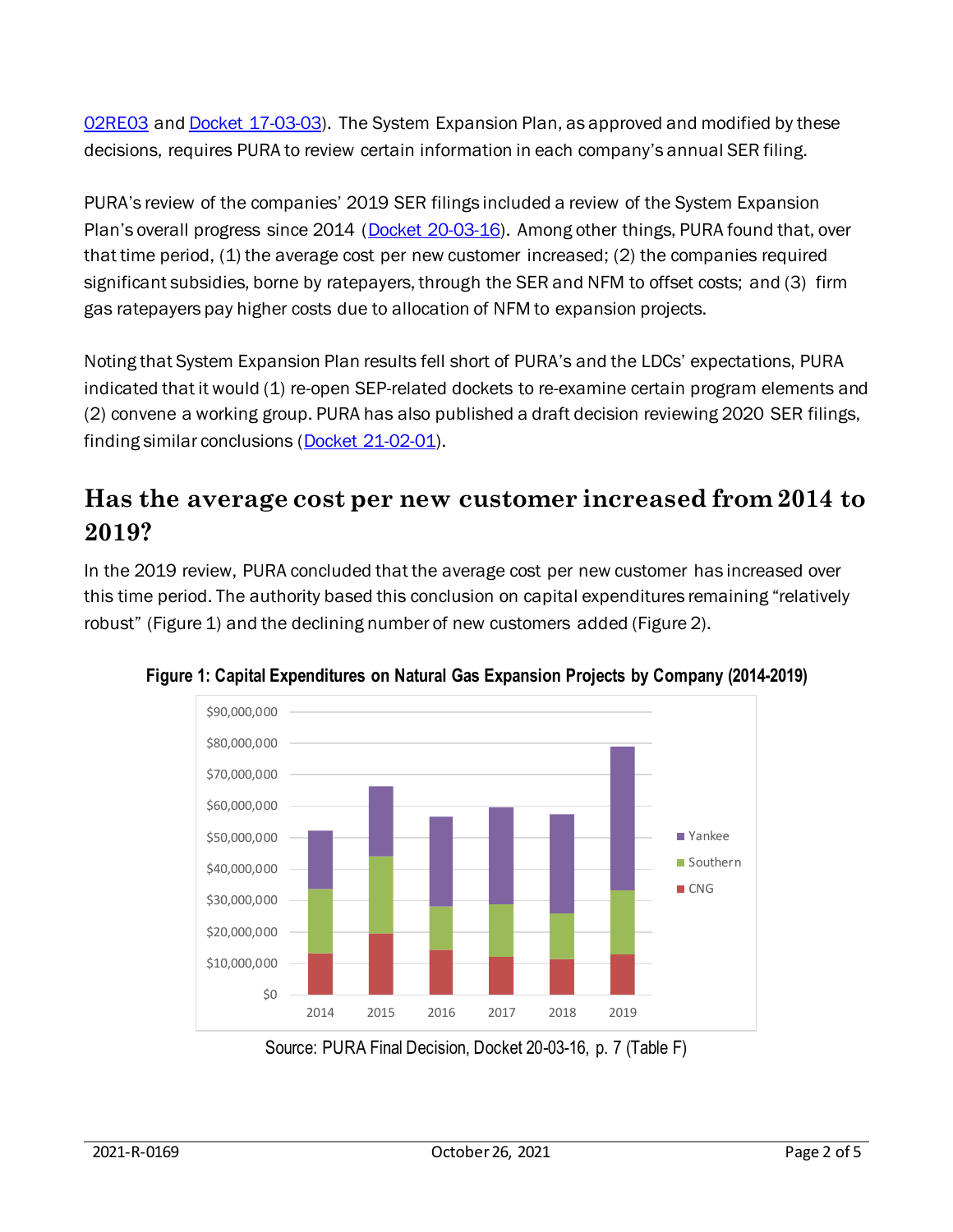

**Figure 2: New Customers Added through Natural Gas Expansion Projects by Company (2016-2019)**

Source: PURA Final Decision, Docket 20-03-16, p. 13 (Table P)

# **Were significant subsidies (SER and NFM) required to offset revenue shortfalls and capital cost variances? Are ratepayers significantly subsidizing projects under the System Expansion Plan?**

In the 2019 review, PURA found that the LDCs required significant subsidies through the SER and NFM to offset revenue shortfalls and capital cost variances. The authority based this finding on information provided by the LDCs on projects that have been in service into their fifth year. The table below provides summary information for each company.

| <b>Company</b> | <b>Number of Projects</b> | SER(\$)   | $NFM(\$)$     |
|----------------|---------------------------|-----------|---------------|
| l CNG          | 10                        | \$127,000 | \$500,000     |
| Southern       | 11                        | \$117,000 | \$295,000     |
| Yankee         | 9                         | \$370,000 | \$1.7 million |

**Table 1: Approximate Ratepayer Cost for Projects that Obtained Fifth-Year of Service**

Source: PURA Final Decision, Docket 20-03-16, p. 8-10

Citing this and other data, PURA concluded that ratepayers are significantly subsidizing projects under the System Expansion Plan (2019 Decision, p. 10). The authority noted that some projects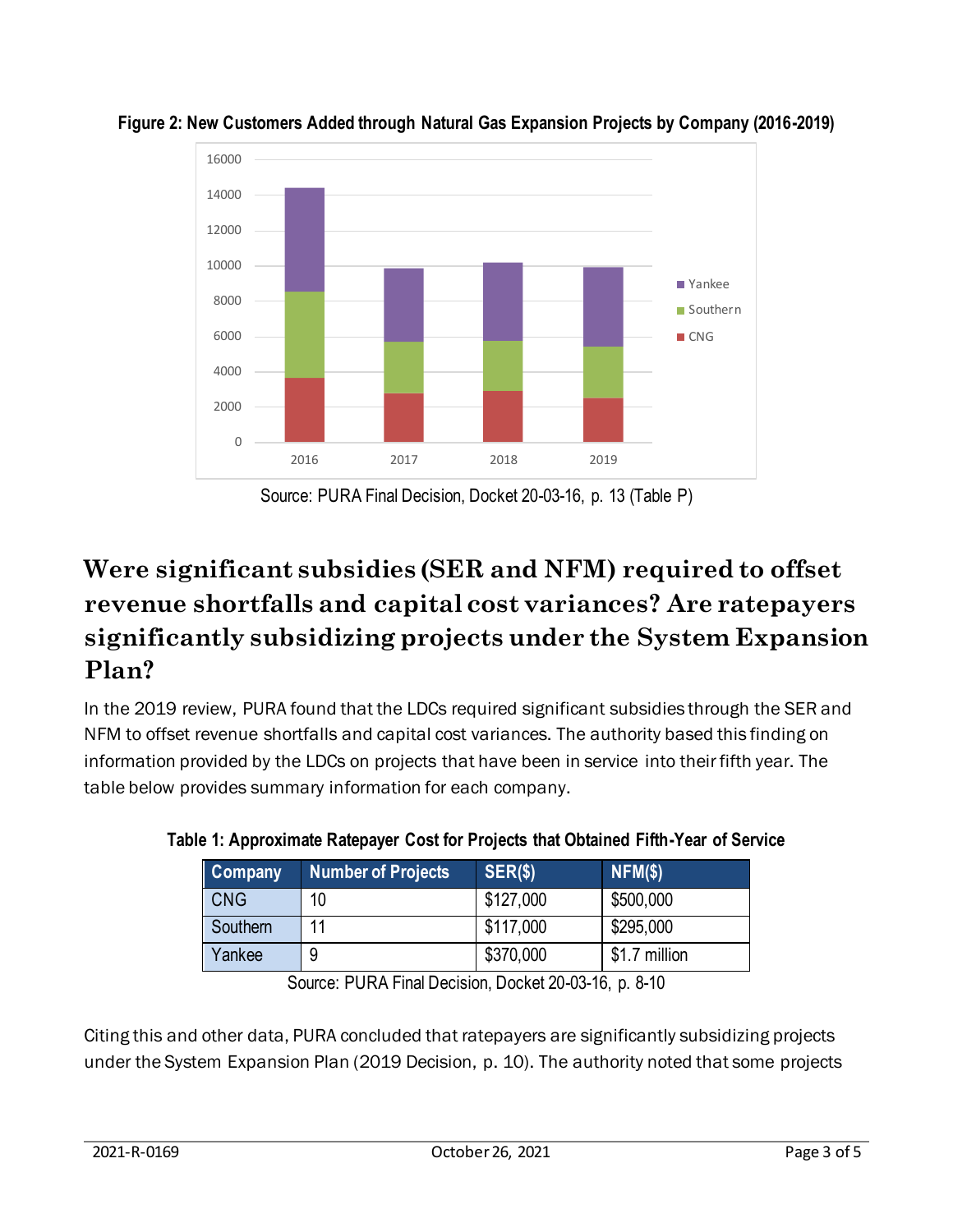had unexpected costs. According to the LDCs, factors driving unexpected costs include the following:

- 1. rock formations encountered during construction;
- 2. changes to project scope, including adding services;
- 3. pavement issues related to state and local requirements;
- 4. estimates provided by former contractors;
- 5. traffic control; and
- 6. unforeseen environmental issues.

## **Are firm gas ratepayers paying higher gas costs due to the NFM allocation to expansion projects?**

In the 2019 decision, PURA concluded that firm gas ratepayers pay approximately \$64 million in higher gas costs due to NFM allocated to expansion projects. This amount represents the cumulative total for all three companies from 2014 to 2019. The figure below shows amounts by company and year.



**Figure 3: NFM Spent on Natural Gas Expansion Projects by Company (2014-2019)**

Source: PURA Final Decision, Docket 20-03-16, p. 7 (Table F)

#### **Conclusions and Subsequent Actions**

According to PURA, despite heavy capital investment by the LDCs, the System Expansion Plan results are falling short of PURA's and the companies' expectations. Specifically, PURA determined